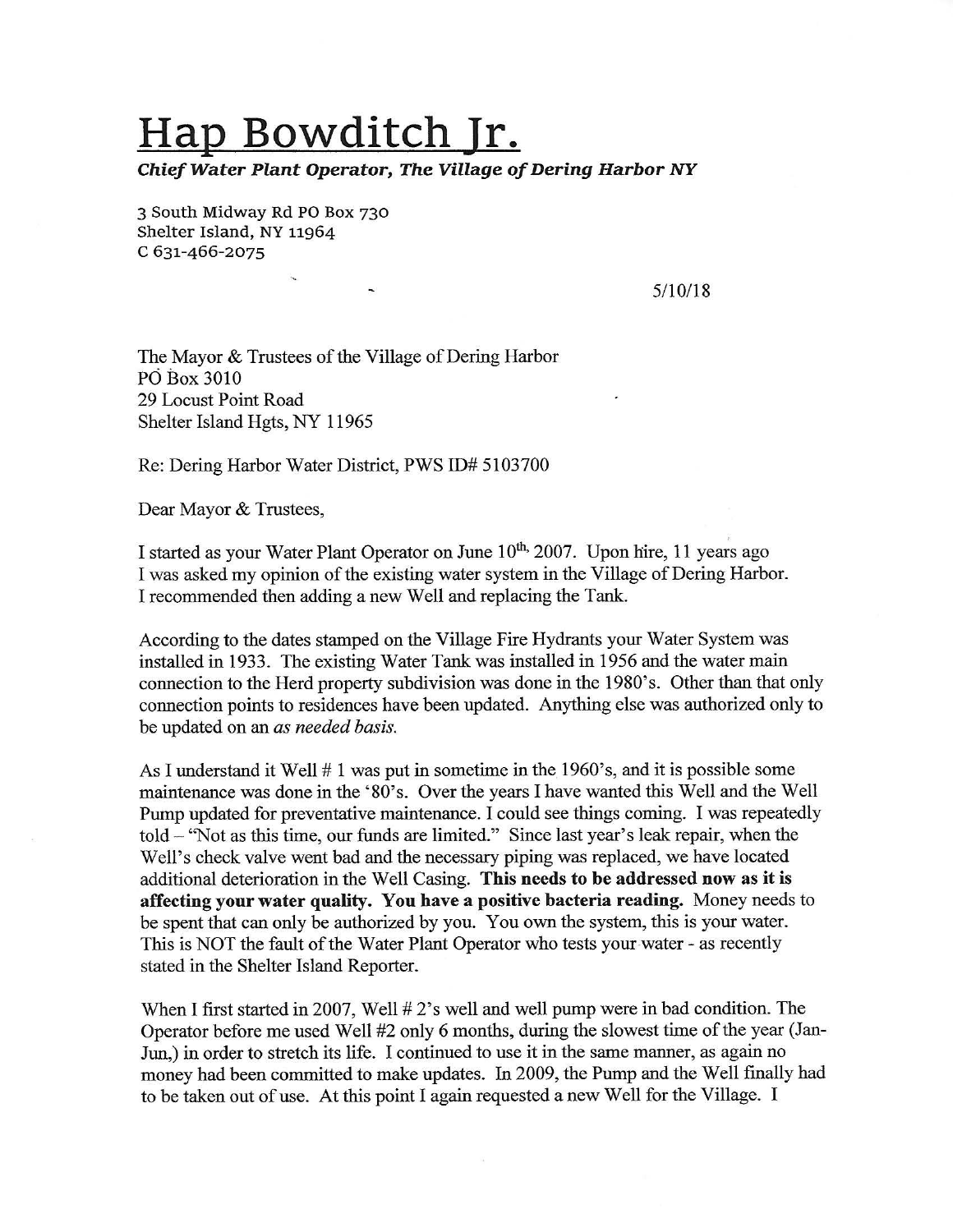suggested that it be located in the "Parks and Recreation" area across from the Village Hall. A survey was done then and a test well was dug that confirmed it as an optimal location. This proposed well would have been Well #3. This proposal was overruled at the time by the Village Board as it was considered too expensive. (The costs to register it and build a new pump house "to standards" were the reasons.) So the Village instead installed a new Well near Well #2 ( side stepping these expenses, yet taking almost 4 years) which they now call Well #2B. Well #2B is the only operating well right now. My testing shows an increasing use of water and with it increasing **chlorides which have now surpassed acceptable levels.** 

On April 14th I was called into an Executive Session with the Village Board. At this time I was asked to predict the chloride levels for the upcoming season. No Operator can predict this. It depends on the recovery of the Well, the amount of homeowner use and/or potential mechanical failure on an aging system. I once again requested that the Trustee's go forward with a new Well, perhaps even a smaller well field. Only after reading last week's Reporter have I come to find out that Suffolk County Water Authority was invited to make a proposal to take over the Water System. Then on the 26th I was asked to help Suffolk County Water locate valves and test fire hydrants. Please know that through the years only 3 fire hydrants have been replaced and many still leak when opened. Maintaining and replacing Fire Hydrants is the responsibility of the Village of Dering Harbor. Allocating funds for replacing these was again only made when I stood on my head.

Consider how disheartening it was to find out last year that the approved new Tank, that I had requested 11 years prior, was up in the air. After 4 years of researching a grant to replace the Tank and then finally receiving one - someone had a better idea. After reinventing the wheel we have come to the same place. 32 patched holes this year and more than one year later it appears to be going ahead.

It has been absolutely impossible to be proactive as your Water Plant Operator. I have no control over the purse strings of the Village. To find out - only by reading the Reporter that the Village was looking to replace the Village employee who was responsible for managing the system *since the 2017 drinking water debacle* - is insulting, publically humiliating and unprofessional at the very least. I have been trying to hold this system together for you with scotch tape. I am there 7 days a week and more if necessary. I do not get a day off unless I find and pay another Water Plant Operator out of my own wages. During last year's water crisis - which was due to mechanical failure - I put in hours and hours of overtime to diagnose and fix a problem that could have been anywhere in your 1933 Water System. In the end, even though NY Leak Detection Services was called in, they only verified my diagnosis of the leak source. Hours and hours were put in by me on behalf of the Village and I had to wait 4 months to be paid.

In the emails that I am cc'd on I get to hear the Trustee's praise each other -for hard work, thoughts and effort. There has been an awful lot of backslapping. But let me point out that we are quickly approaching our high season not much better off than last year. No one is making the hard decisions like - put in a new well. Remember no matter who